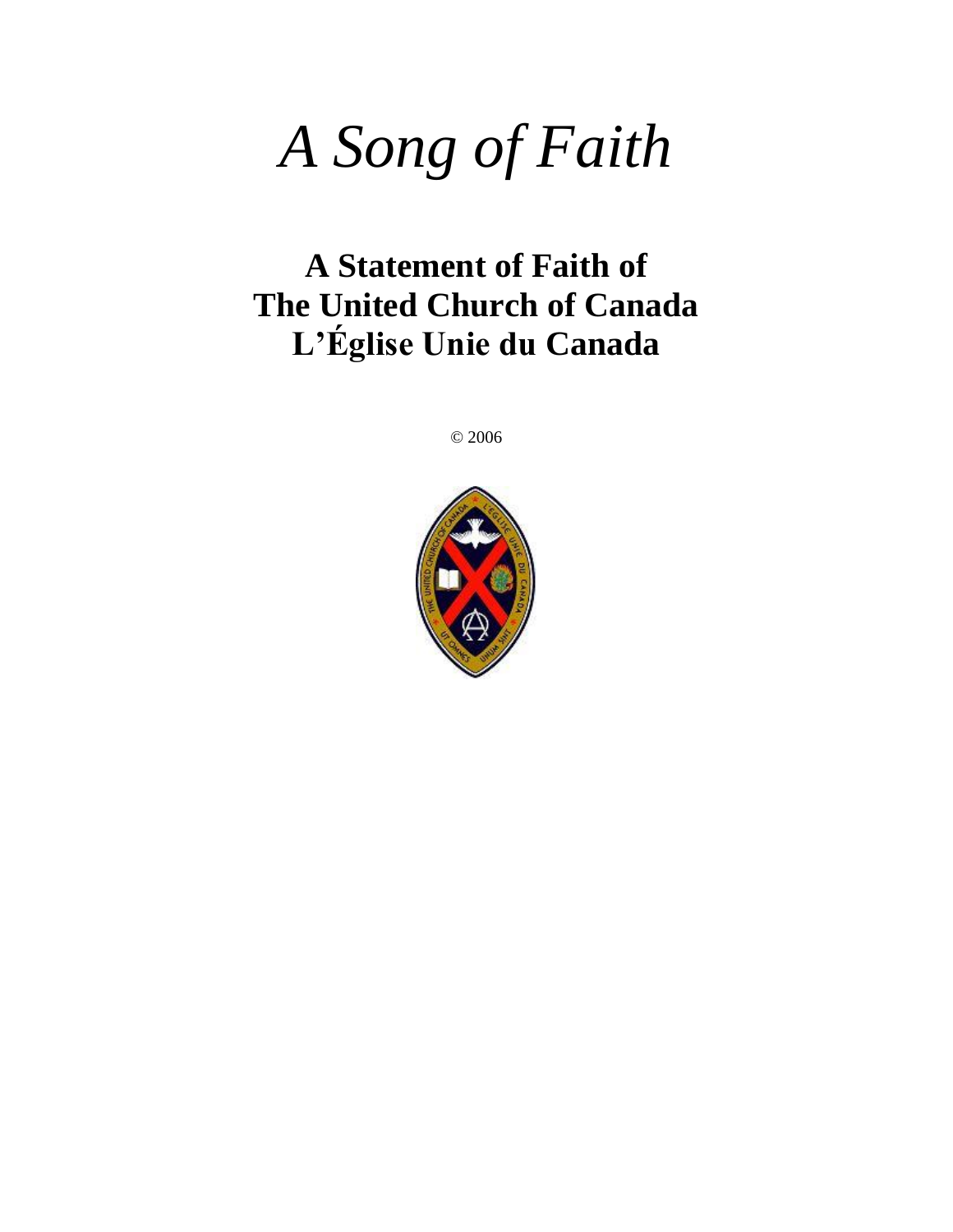# **PREAMBLE**

This statement of faith seeks to provide a verbal picture of what The United Church of Canada understands its faith to be in its current historical, political, social, and theological context at the beginning of the 21st century. It is also a means of ongoing reflection and an invitation for the church to live out its convictions in relation to the world in which we live.

The church's faith is grounded in truths that are timeless. These truths, however, must be embraced anew by Christians of each generation and stated "in terms of the thoughts of their own age and with the emphasis their age needs" (Statement of Faith, 1940).

This is not the first time the United Church has formally expressed its collective faith. In the Basis of Union (1925), in the Statement of Faith (1940), and in A New Creed (1968), the United Church stated its faith in words appropriate to its time. This current statement of faith is offered within that tradition, and in response to the request of the 37th General Council (2000) for a "timely and contextual statement of faith" that especially engages "the church in conversation on the nature of the church (ecclesiology), ministry and the sacraments."

This statement of faith attempts to reflect the spirit of The United Church of Canada and to respond to various defining elements in our social, political, and historical context, including the place of the church in society, the cultural and intellectual setting in which we find ourselves, the meaning of "truth," the impact of the market economy on our daily lives, and the growing issue of the meaning of "security." These contextual elements are further explored in the appendices to this document.

This is not a statement for all time but for *our* time. In as much as the Spirit keeps faith with us, we can express our understanding of the Holy with confidence. And in as much as the Spirit is vast and wild, we recognize that our understanding of the Holy is always partial and limited. Nonetheless we have faith, and this statement collects the meaning of our song.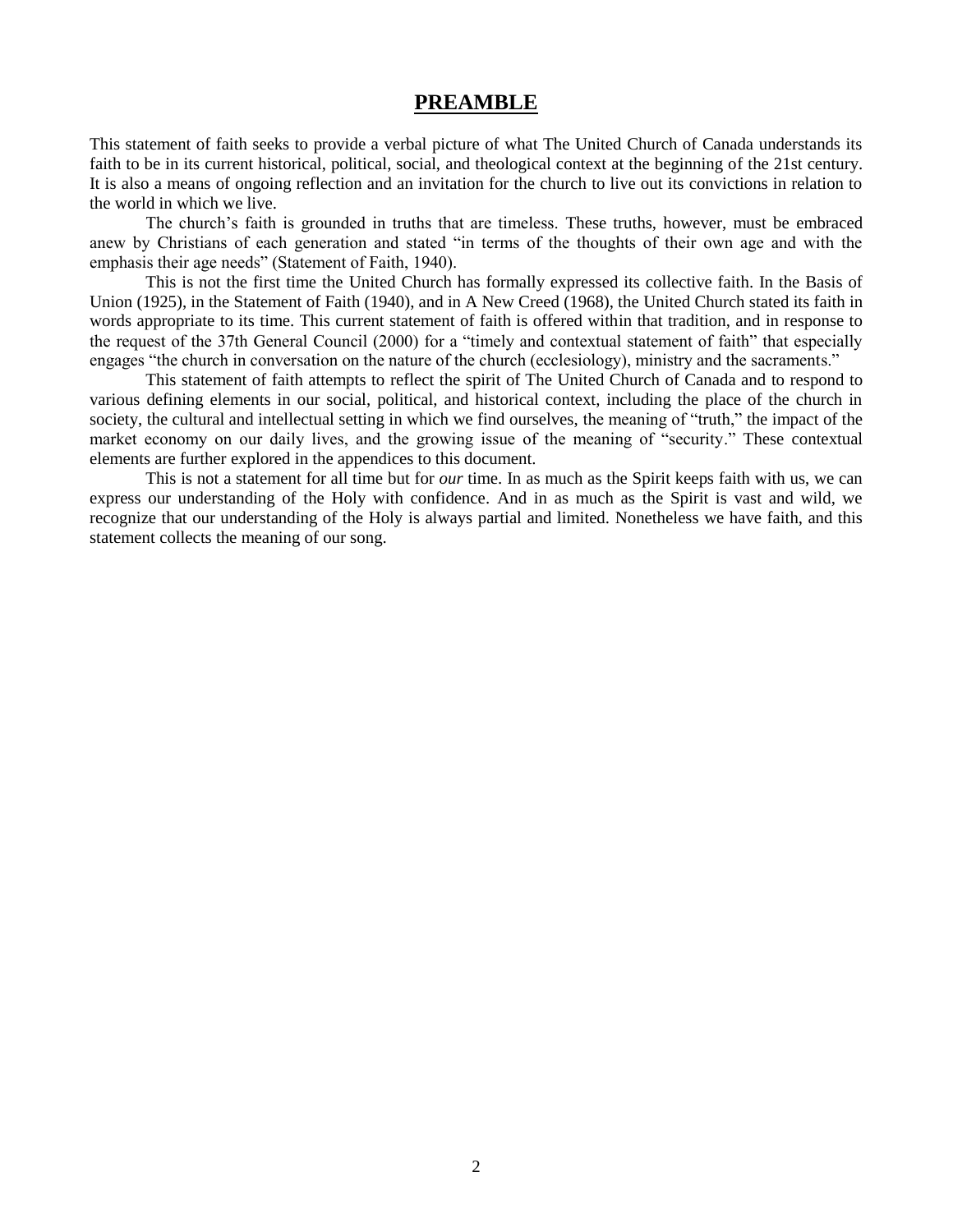God is Holy Mystery, beyond complete knowledge, above perfect description.

Yet, in love, the one eternal God seeks relationship.

So God creates the universe and with it the possibility of being and relating. God tends the universe, mending the broken and reconciling the estranged. God enlivens the universe, guiding all things toward harmony with their Source.

Grateful for God's loving action, We cannot keep from singing.

With the Church through the ages, we speak of God as one and triune: Father, Son, and Holy Spirit. We also speak of God as Creator, Redeemer, and Sustainer God, Christ, and Spirit Mother, Friend, and Comforter Source of Life, Living Word, and Bond of Love, and in other ways that speak faithfully of the One on whom our hearts rely, the fully shared life at the heart of the universe.

We witness to Holy Mystery that is Wholly Love.

God is creative and self-giving, generously moving in all the near and distant corners of the universe. Nothing exists that does not find its source in God. Our first response to God's providence is gratitude. We sing thanksgiving.

Finding ourselves in a world of beauty and mystery, of living things, diverse and interdependent, of complex patterns of growth and evolution, of subatomic particles and cosmic swirls, we sing of God the Creator, the Maker and Source of all that is.

Each part of creation reveals unique aspects of God the Creator, who is both in creation and beyond it. All parts of creation, animate and inanimate, are related. All creation is good. We sing of the Creator, who made humans to live and move and have their being in God.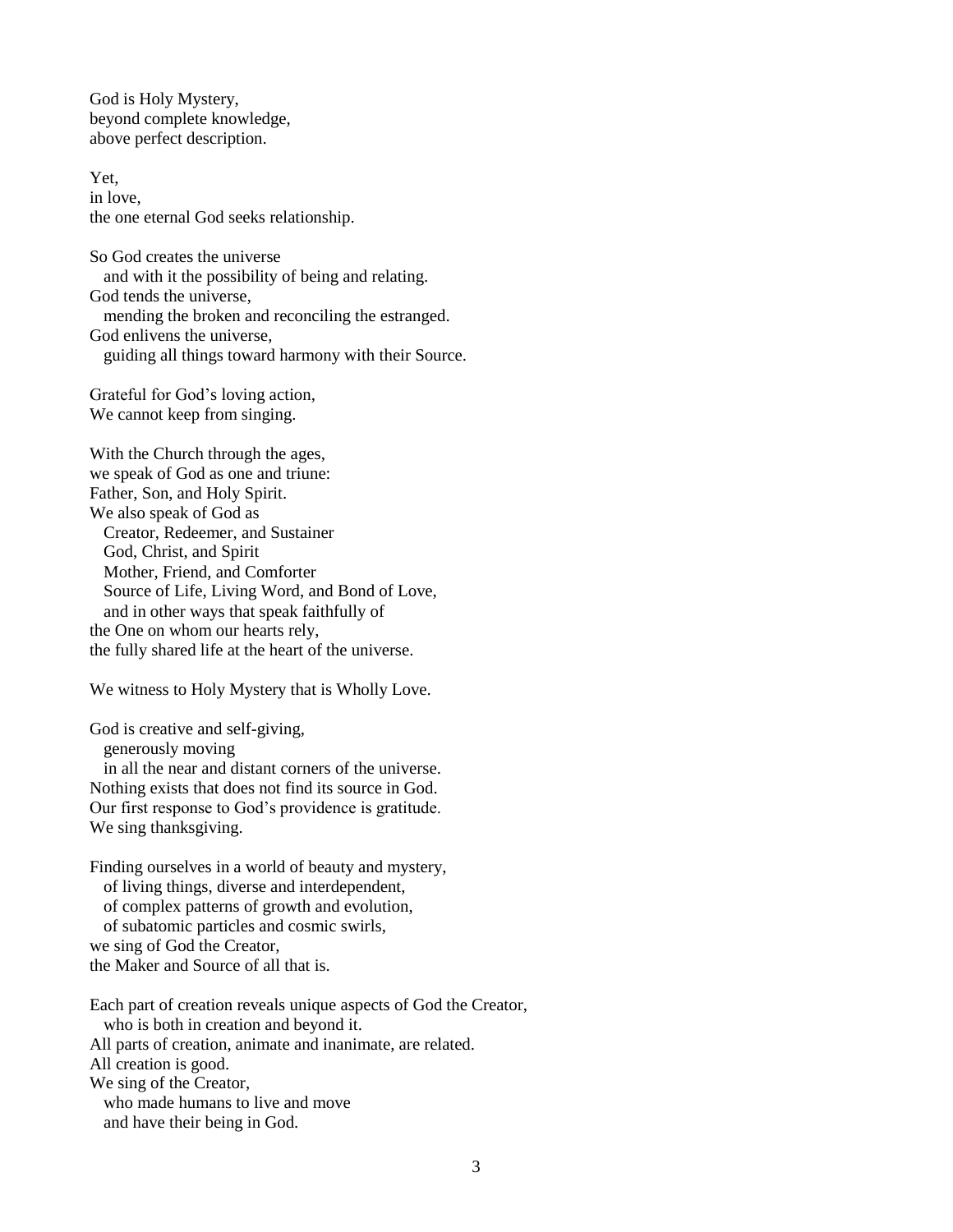In and with God, we can direct our lives toward right relationship with each other and with God. We can discover our place as one strand in the web of life. We can grow in wisdom and compassion. We can recognize all people as kin. We can accept our mortality and finitude, not as a curse, but as a challenge to make our lives and choices matter. Made in the image of God, we yearn for the fulfillment that is life in God. Yet we choose to turn away from God. We surrender ourselves to sin, a disposition revealed in selfishness, cowardice, or apathy. Becoming bound and complacent in a web of false desires and wrong choices, we bring harm to ourselves and others. This brokenness in human life and community is an outcome of sin. Sin is not only personal but accumulates to become habitual and systemic forms of injustice, violence, and hatred. We are all touched by this brokenness: the rise of selfish individualism that erodes human solidarity; the concentration of wealth and power without regard for the needs of all; the toxins of religious and ethnic bigotry; the degradation of the blessedness of human bodies and human passions through sexual exploitation; the delusion of unchecked progress and limitless growth that threatens our home, the earth; the covert despair that lulls many into numb complicity with empires and systems of domination. We sing lament and repentance. Yet evil does not—cannot undermine or overcome the love of God. God forgives, and calls all of us to confess our fears and failings with honesty and humility. God reconciles, and calls us to repent the part we have played in damaging our world, ourselves, and each other. God transforms, and calls us to protect the vulnerable, to pray for deliverance from evil, to work with God for the healing of the world, that all might have abundant life. We sing of grace.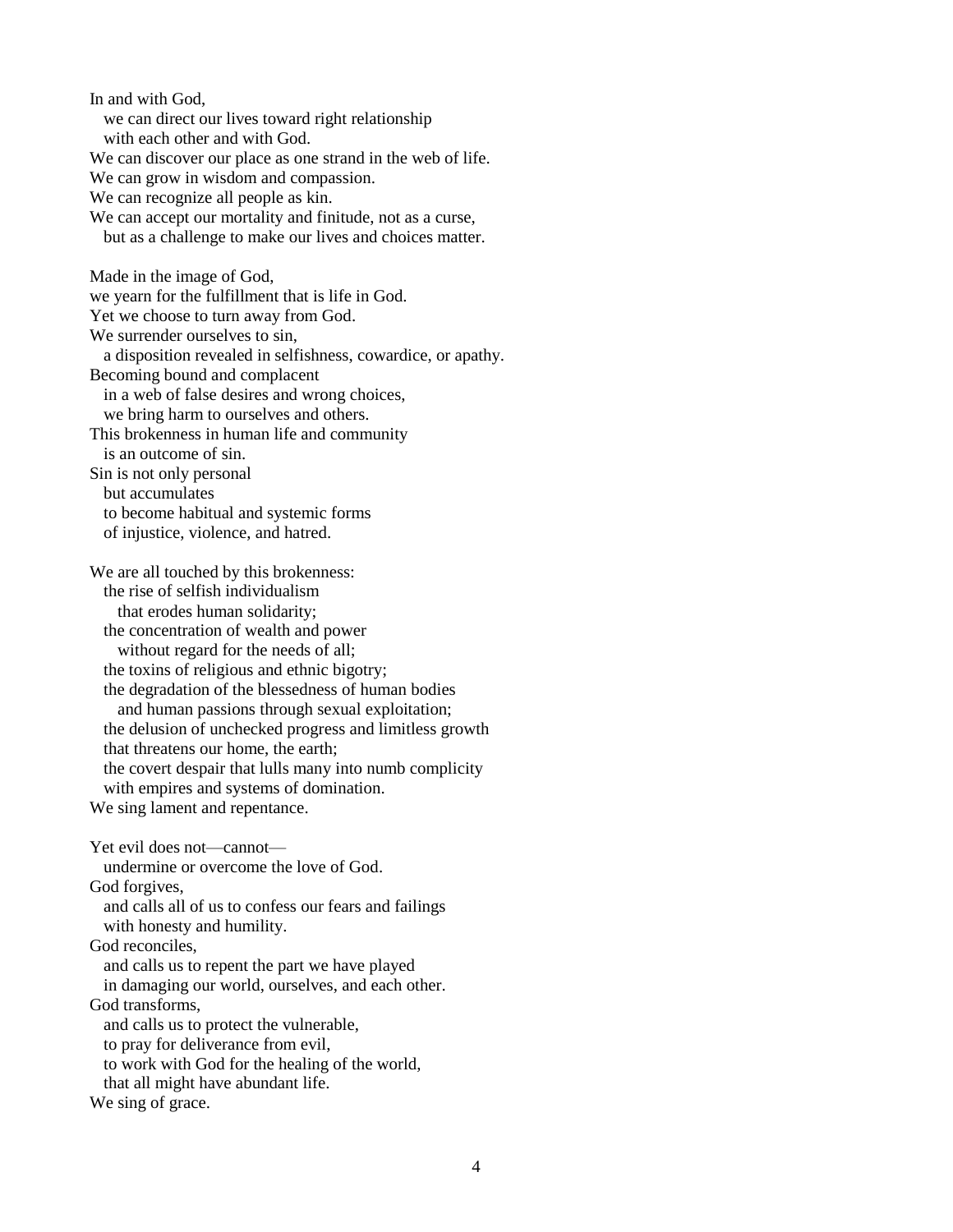The fullness of life includes moments of unexpected inspiration and courage lived out, experiences of beauty, truth, and goodness, blessings of seeds and harvest, friendship and family, intellect and sexuality, the reconciliation of persons through justice and communities living in righteousness, and the articulation of meaning. And so we sing of God the Spirit, who from the beginning has swept over the face of creation, animating all energy and matter and moving in the human heart. We sing of God the Spirit, faithful and untameable, who is creatively and redemptively active in the world. The Spirit challenges us to celebrate the holy not only in what is familiar, but also in that which seems foreign. We sing of the Spirit, who speaks our prayers of deepest longing and enfolds our concerns and confessions, transforming us and the world. We offer worship as an outpouring of gratitude and awe and a practice of opening ourselves to God's still, small voice of comfort, to God's rushing whirlwind of challenge. Through word, music, art, and sacrament, in community and in solitude, God changes our lives, our relationships, and our world. We sing with trust. Scripture is our song for the journey, the living word passed on from generation to generation to guide and inspire, that we might wrestle a holy revelation for our time and place from the human experiences and cultural assumptions of another era. God calls us to be doers of the word and not hearers only. The Spirit breathes revelatory power into scripture, bestowing upon it a unique and normative place in the life of the community. The Spirit judges us critically when we abuse scripture by interpreting it narrow-mindedly, using it as a tool of oppression, exclusion, or hatred.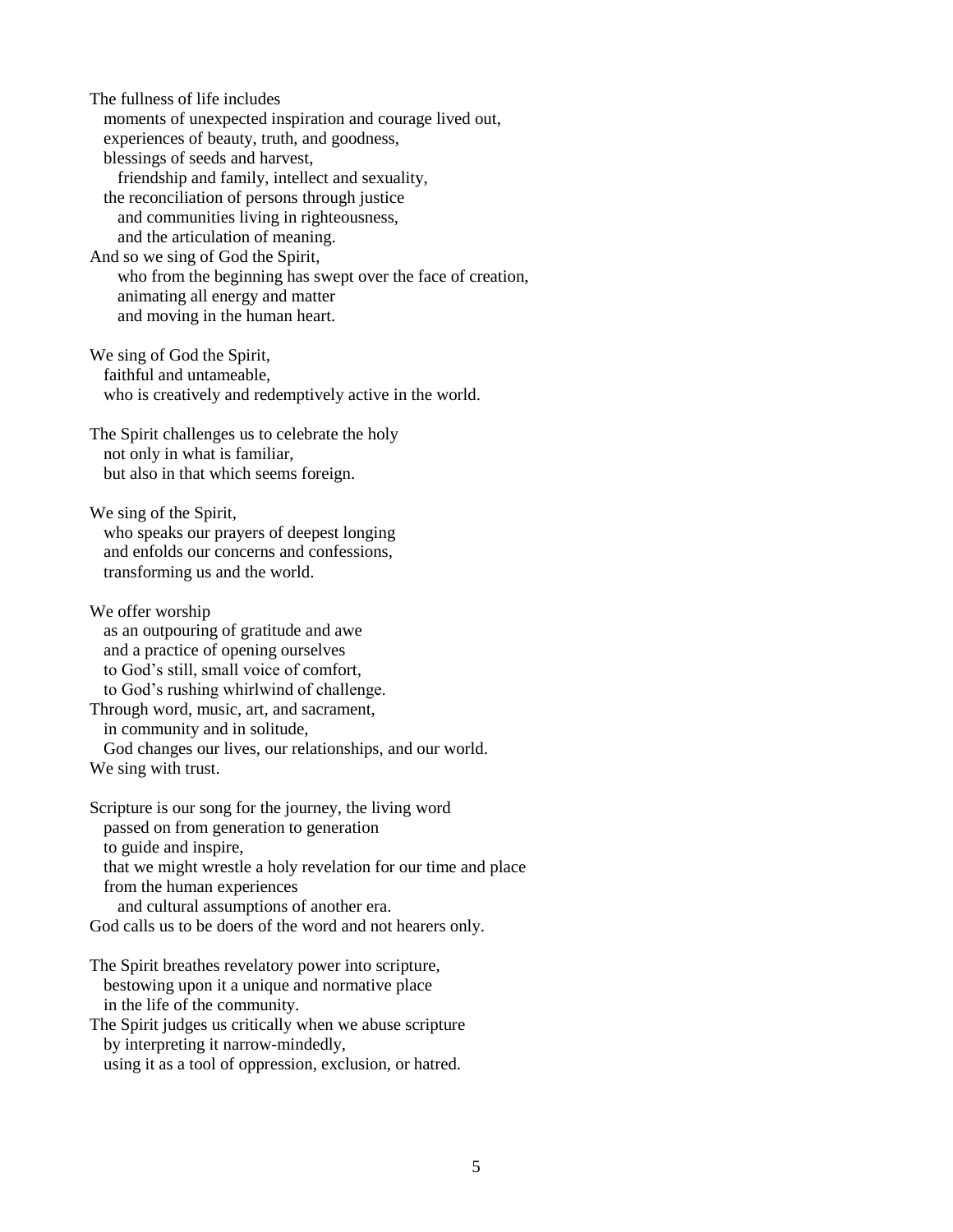The wholeness of scripture testifies to the oneness and faithfulness of God. The multiplicity of scripture testifies to its depth: two testaments, four gospels, contrasting points of view held in tension all a faithful witness to the One and Triune God, the Holy Mystery that is Wholly Love.

We find God made known in Jesus of Nazareth, and so we sing of God the Christ, the Holy One embodied.

We sing of Jesus, a Jew, born to a woman in poverty in a time of social upheaval and political oppression. He knew human joy and sorrow. So filled with the Holy Spirit was he that in him people experienced the presence of God among them. We sing praise to God incarnate.

Jesus announced the coming of God's reign a commonwealth not of domination but of peace, justice, and reconciliation. He healed the sick and fed the hungry. He forgave sins and freed those held captive by all manner of demonic powers. He crossed barriers of race, class, culture, and gender. He preached and practised unconditional love love of God, love of neighbour, love of friend, love of enemy and he commanded his followers to love one another as he had loved them.

Because his witness to love was threatening, those exercising power sought to silence Jesus. He suffered abandonment and betrayal, state-sanctioned torture and execution. He was crucified.

But death was not the last word. God raised Jesus from death, turning sorrow into joy, despair into hope. We sing of Jesus raised from the dead. We sing hallelujah.

By becoming flesh in Jesus, God makes all things new. In Jesus' life*,* teaching, and self-offering, God empowers us to live in love. In Jesus' crucifixion, God bears the sin, grief, and suffering of the world.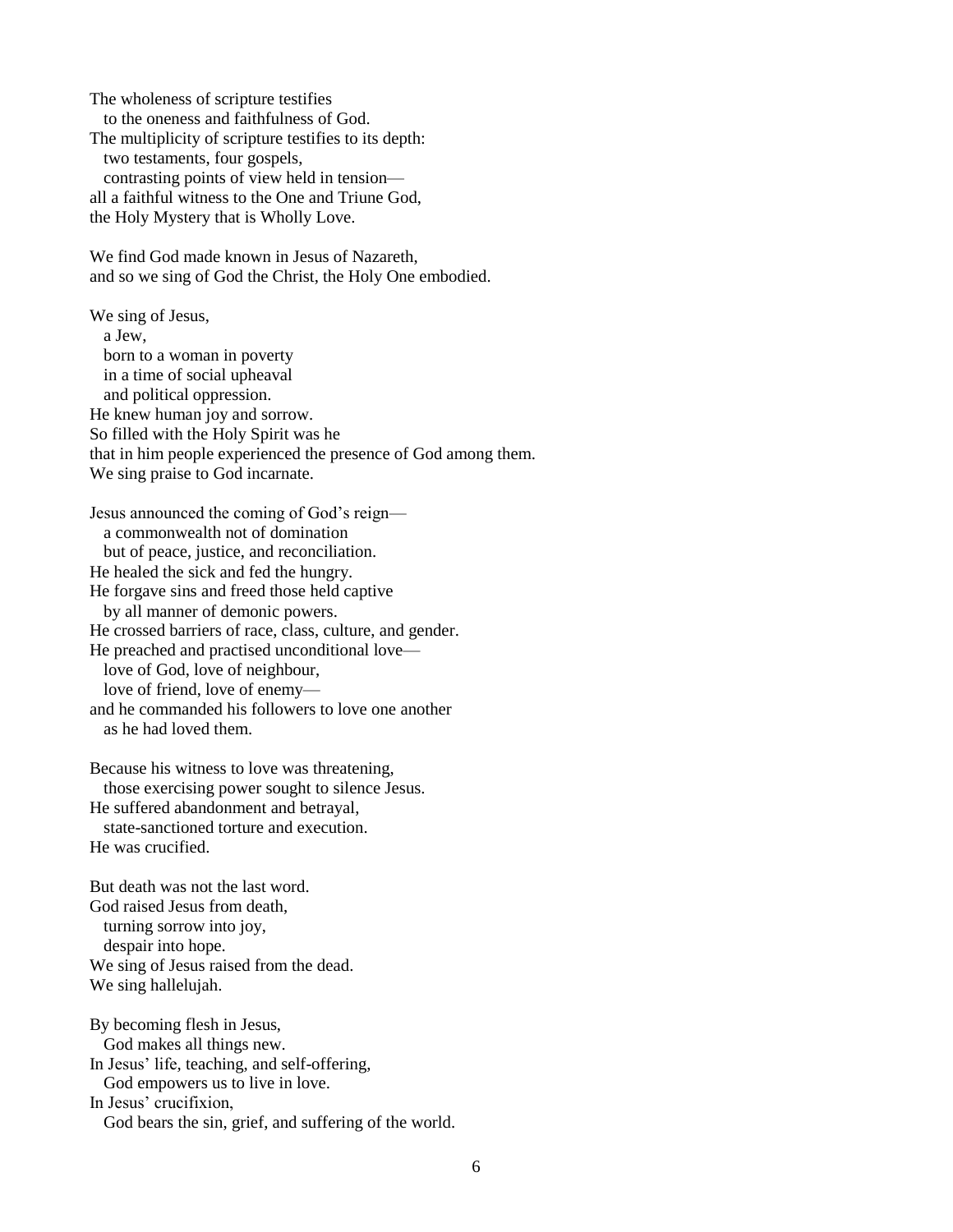In Jesus' resurrection, God overcomes death. Nothing separates us from the love of God. The Risen Christ lives today, present to us and the source of our hope. In response to who Jesus was and to all he did and taught, to his life, death, and resurrection, and to his continuing presence with us through the Spirit, we celebrate him as the Word made flesh, the one in whom God and humanity are perfectly joined, the transformation of our lives, the Christ. We sing of a church seeking to continue the story of Jesus by embodying Christ's presence in the world. We are called together by Christ as a community of broken but hopeful believers, loving what he loved, living what he taught, striving to be faithful servants of God in our time and place. Our ancestors in faith bequeath to us experiences of their faithful living; upon their lives our lives are built. Our living of the gospel makes us a part of this communion of saints, experiencing the fulfillment of God's reign even as we actively anticipate a new heaven and a new earth. The church has not always lived up to its vision. It requires the Spirit to reorient it, helping it to live an emerging faith while honouring tradition, challenging it to live by grace rather than entitlement, for we are called to be a blessing to the earth. We sing of God's good news lived out, a church with purpose: faith nurtured and hearts comforted, gifts shared for the good of all, resistance to the forces that exploit and marginalize, fierce love in the face of violence, human dignity defended, members of a community held and inspired by God, corrected and comforted, instrument of the loving Spirit of Christ, creation's mending. We sing of God's mission.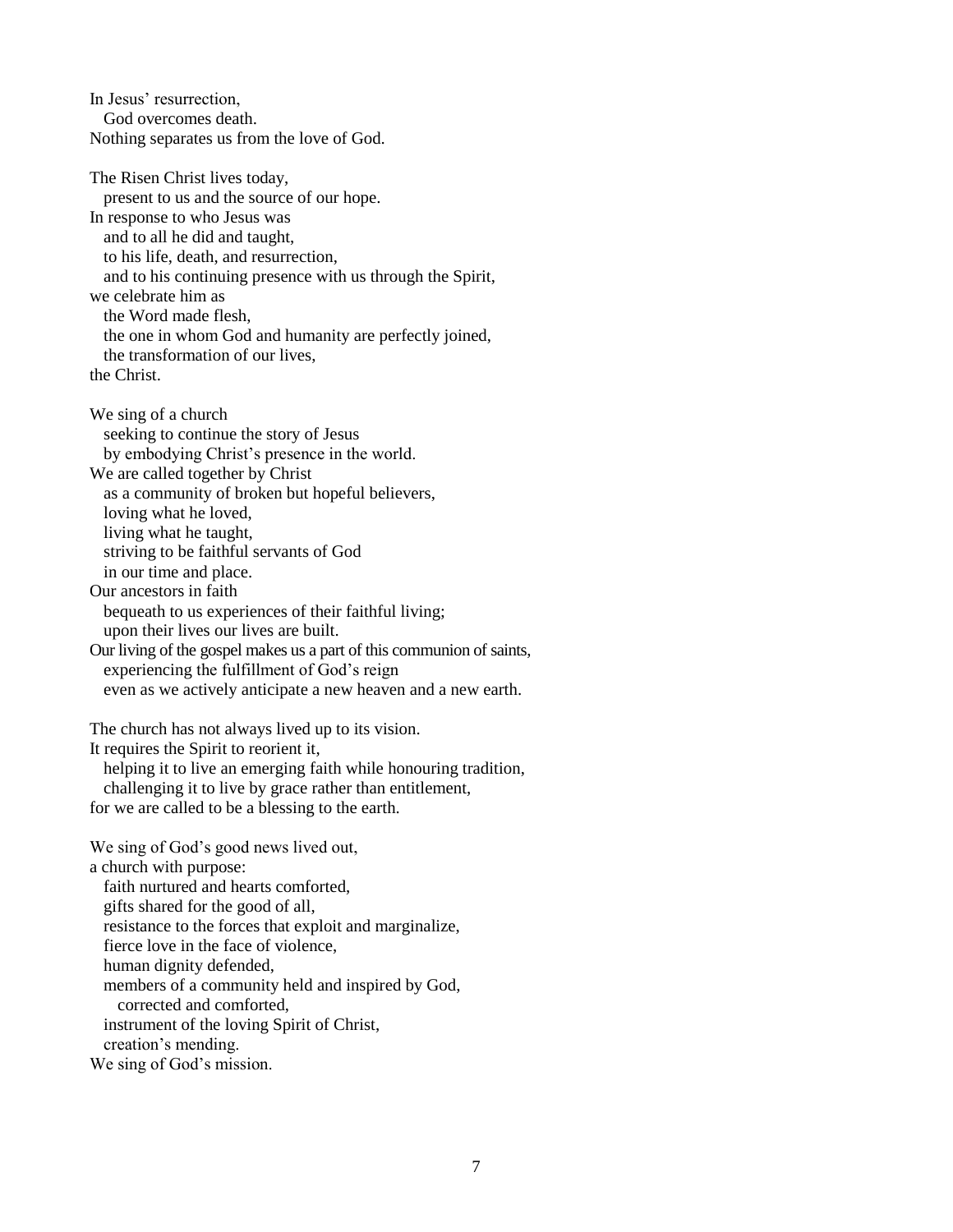We are each given particular gifts of the Spirit. For the sake of the world, God calls all followers of Jesus to Christian ministry. In the church, some are called to specific ministries of leadership, both lay and ordered; some witness to the good news; some uphold the art of worship; some comfort the grieving and guide the wandering; some build up the community of wisdom; some stand with the oppressed and work for justice. To embody God's love in the world, the work of the church requires the ministry and discipleship of all believers. In grateful response to God's abundant love, we bear in mind our integral connection to the earth and one another; we participate in God's work of healing and mending creation. To point to the presence of the holy in the world, the church receives, consecrates, and shares visible signs of the grace of God. In company with the churches of the Reformed and Methodist traditions, we celebrate two sacraments as gifts of Christ: baptism and holy communion. In these sacraments the ordinary things of life —water, bread, wine point beyond themselves to God and God's love, teaching us to be alert to the sacred in the midst of life. Before conscious thought or action on our part, we are born into the brokenness of this world. Before conscious thought or action on our part, we are surrounded by God's redeeming love. Baptism by water in the name of the Holy Trinity is the means by which we are received, at any age, into the covenanted community of the church. It is the ritual that signifies our rebirth in faith and cleansing by the power of God. Baptism signifies the nurturing, sustaining, and transforming power of God's love and our grateful response to that grace. Carrying a vision of creation healed and restored, we welcome all in the name of Christ. Invited to the table where none shall go hungry, we gather as Christ's guests and friends. In holy communion we are commissioned to feed as we have been fed, forgive as we have been forgiven, love as we have been loved.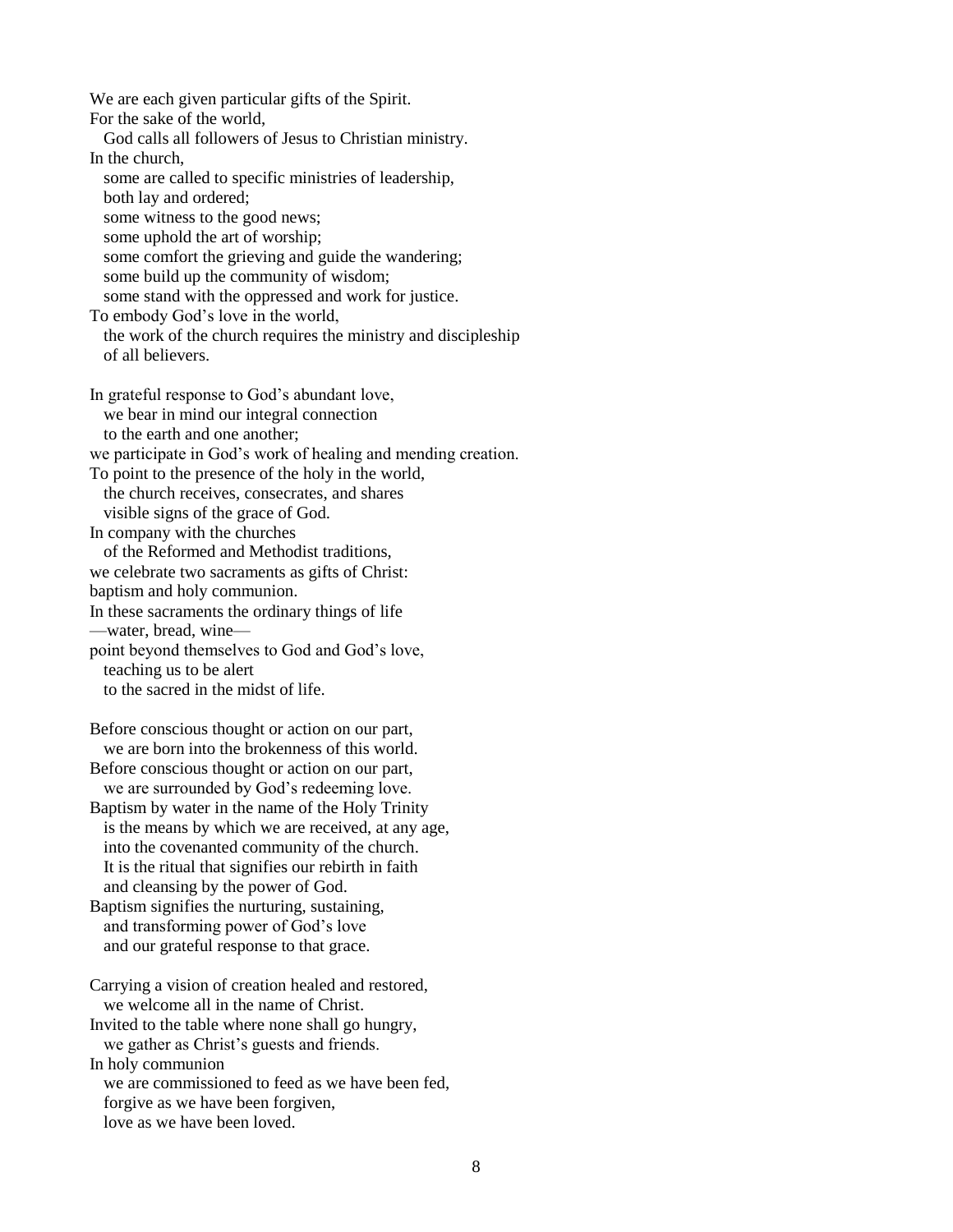The open table speaks of the shining promise of barriers broken and creation healed. In the communion meal, wine poured out and bread broken, we remember Jesus. We remember not only the promise but also the price that he paid for who he was, for what he did and said, and for the world's brokenness. We taste the mystery of God's great love for us, and are renewed in faith and hope.

We place our hope in God. We sing of a life beyond life and a future good beyond imagining: a new heaven and a new earth, the end of sorrow, pain, and tears, Christ's return and life with God, the making new of all things. We yearn for the coming of that future, even while participating in eternal life now.

Divine creation does not cease until all things have found wholeness, union, and integration with the common ground of all being. As children of the Timeless One, our time-bound lives will find completion in the all-embracing Creator. In the meantime, we embrace the present, embodying hope, loving our enemies, caring for the earth, choosing life.

Grateful for God's loving action, we cannot keep from singing. Creating and seeking relationship, in awe and trust, we witness to Holy Mystery who is Wholly Love.

Amen.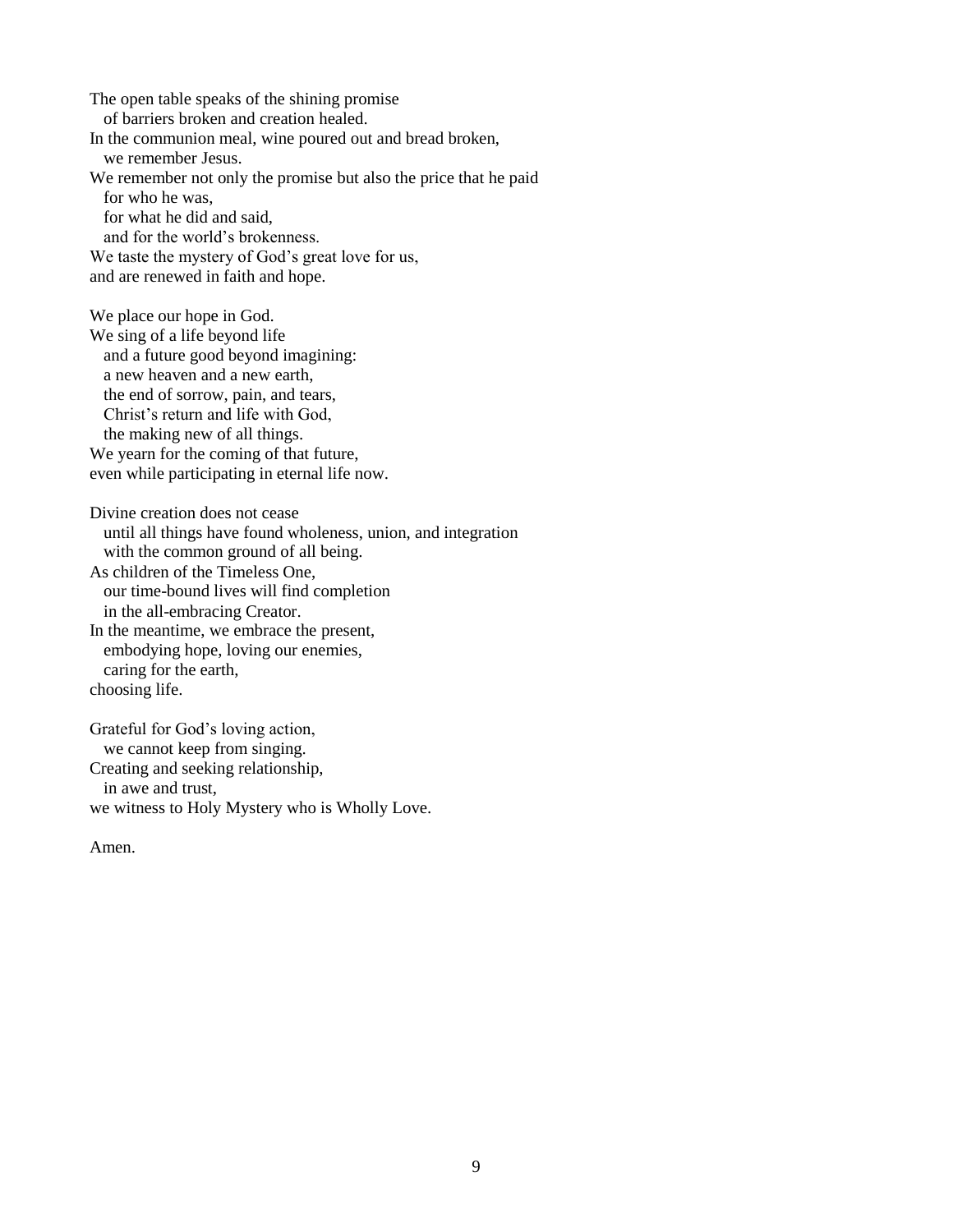# **APPENDIX A**

#### **On the Purpose and Status of the Statement of Faith**

#### **INTENDED AUDIENCE**

It may be worth asking, "Who is this statement of faith for?" Knowing *who* it is for may provide a clearer sense of *what* it is for. The short answer is that it's written for The United Church of Canada—its members, congregations, and courts—as a means to help the church clarify and discuss its beliefs. Of course, it may very well be read with interest by individuals and bodies outside the United Church, and as such it serves more than one purpose.

Our ecumenical partners will find areas of common ground. They will find an affirmation of the Holy Trinity, of scripture as a source of revelation, and of the significance of Jesus Christ in our communal life. They may also find places where the interpretation or emphasis placed on particular aspects of the Christian tradition differs from theirs. We hope they will see in this document an invitation to ongoing dialogue.

Likewise, members of non-Christian faith communities may find an openness to conversation and cooperation. The statement of faith makes an explicit claim that the Spirit is active in *all* peoples, not merely in those who call themselves Christian, and that the church is challenged to recognize and celebrate the holy in all its expressions, both familiar and foreign.

Those who come to this statement of faith from no faith community in particular will find some insight into the essential beliefs of the Christian tradition, and into The United Church of Canada's particular way of interpreting and living out those beliefs. There may be times in the statement of faith when the concepts or terminology used seem unfamiliar to an individual with no background in religious matters; if the document had been composed specifically as a primer in the faith, it would have been written quite differently. Nonetheless, such a reader will hopefully discover an adequate summary of the assumptions and values that ground the church.

Those who work for justice in our society and in the global context will find in this statement an expression of common goals and a desire for solidarity. The statement of faith names human diversity as a blessing and identifies as sinful those forces that threaten, oppress, and exploit. While it is an expression of faith and not a policy statement, it does name religious and ethnic bigotry, the concentration of wealth at the expense of the vulnerable, complicity with empires of domination, and the harming of the earth as areas of dire concern.

Those in the church and outside of it who have experienced hurt at the hands of the institution, or who continue to struggle with the role the church has played in historical injustices, will find in the statement of faith an acknowledgement that the church often failed to live up to its vision and a desire to repent, to reorient itself, and to work for the healing and reconciliation of all.

This statement of faith, clearly, will be different things to different people.

But first and foremost it is a document for the church itself. It is intended as a means by which the church can express its beliefs to itself and to the world, and a tool to help the church's members reflect on their individual and collective faith. It is more *descriptive* than *prescriptive*, which is to say it does not claim to tell the church what it *should* believe so much as it attempts to put forward in an orderly and evocative way what the church *seems* to believe, based on its actions, its discourse, and its relationship to the Christian tradition in general and its own history in particular.

The expression of a denomination's collective faith is not necessarily identical to the particular faith expressions of its individual members. The United Church has a long tradition of spiritual freedom, and this statement of faith should not be seen in any way as a condition of membership in The United Church of Canada. There is a wide theological spectrum in the United Church and a diversity of interpretations and understandings. This statement of faith seeks to be something of a metaphorical "tent," encompassing the many divergent perspectives in the denomination. At times the "tent" can get stretched quite tightly; the section in Appendix D on United Church identity explores this point further. Members of the church are encouraged to find their own particular place in the theological tent, and are challenged to recognize the value of their tent-mates' faith even when expressions and emphases differ. If this statement of faith facilitates greater understanding among members of the church, it will have achieved something quite remarkable.

In addition to being a tool for reflection, it is hoped that this statement of faith will provide theological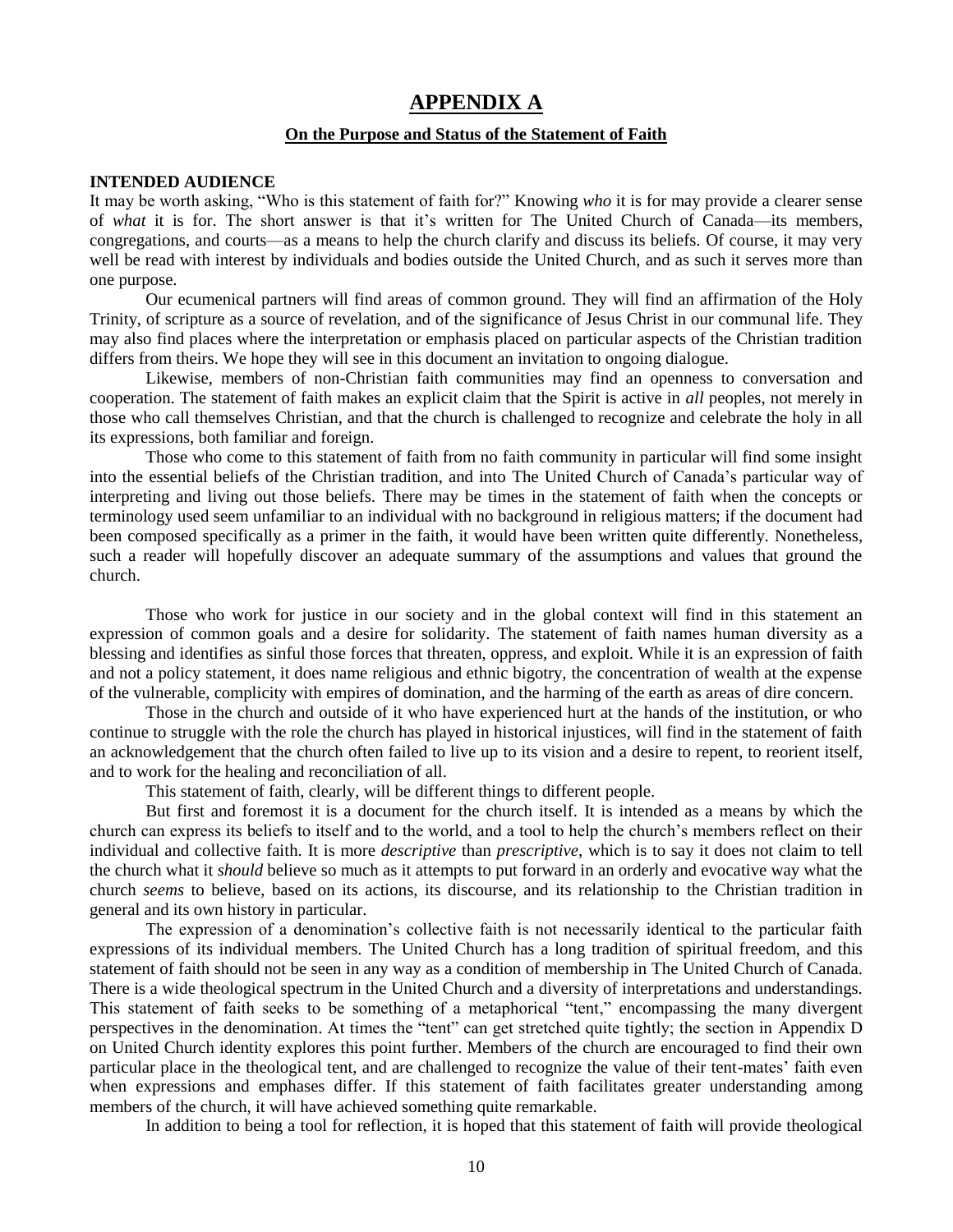grounding and support to the church's work in the world—its various congregational and social ministries, its political witness, and its global partnership work. The statement may also prove useful in study groups and confirmation classes, again as an entry into a discussion of the relationship between personal faith and communal faith. Parts of this statement of faith may also find their way into the church's worship life, although the statement was not intended to serve the same sort of liturgical function as A New Creed.

In the end, the practical purpose of this document will have to be determined not by the intentions of the committee charged with drafting it but by the use it ultimately finds in the life and work of the church.

#### **STATUS**

The status of this statement of faith as a document of the church will be determined formally by the General Council and practically by its usage in the church. It is up to the church to say what this statement, as it stands, *is*. The drafters of the statement, however, offer some suggestions and clarifications as to what it is *not*.

This statement is not intended to be in any way a replacement of the beloved New Creed, which is used in congregations across Canada. A New Creed (adopted in 1968) is a concise and usefully open-ended creedal statement for use, primarily, in liturgical settings. And people in the United Church *love* it. This current statement of faith is obviously longer and goes into more detail about the church's understanding of itself and its faith convictions. It does not aspire to the same liturgical standing as A New Creed.

This statement does not seek to replace the Twenty Articles of Faith included in the United Church's 1925 Basis of Union. The Twenty Articles have historical significance for the church, being an expression of the theological agreement negotiated among the founding denominations, which allowed significantly different bodies (the Methodist, Presbyterian, and Congregationalist denominations and the Local Union Churches) to come together as one united church.

Nor does the statement seek to replace the United Church's 1940 Statement of Faith. Each statement the Twenty Articles of Faith (1925), the Statement of Faith (1940), A New Creed (1968), and this current document—has its own particular character, use, and place in the church's life. Each speaks to its time and context in its own way.

It will be up to the church to determine what place this document will have in relation to these other expressions of the church's shared faith, and whether all of these statements can stand comfortably side by side.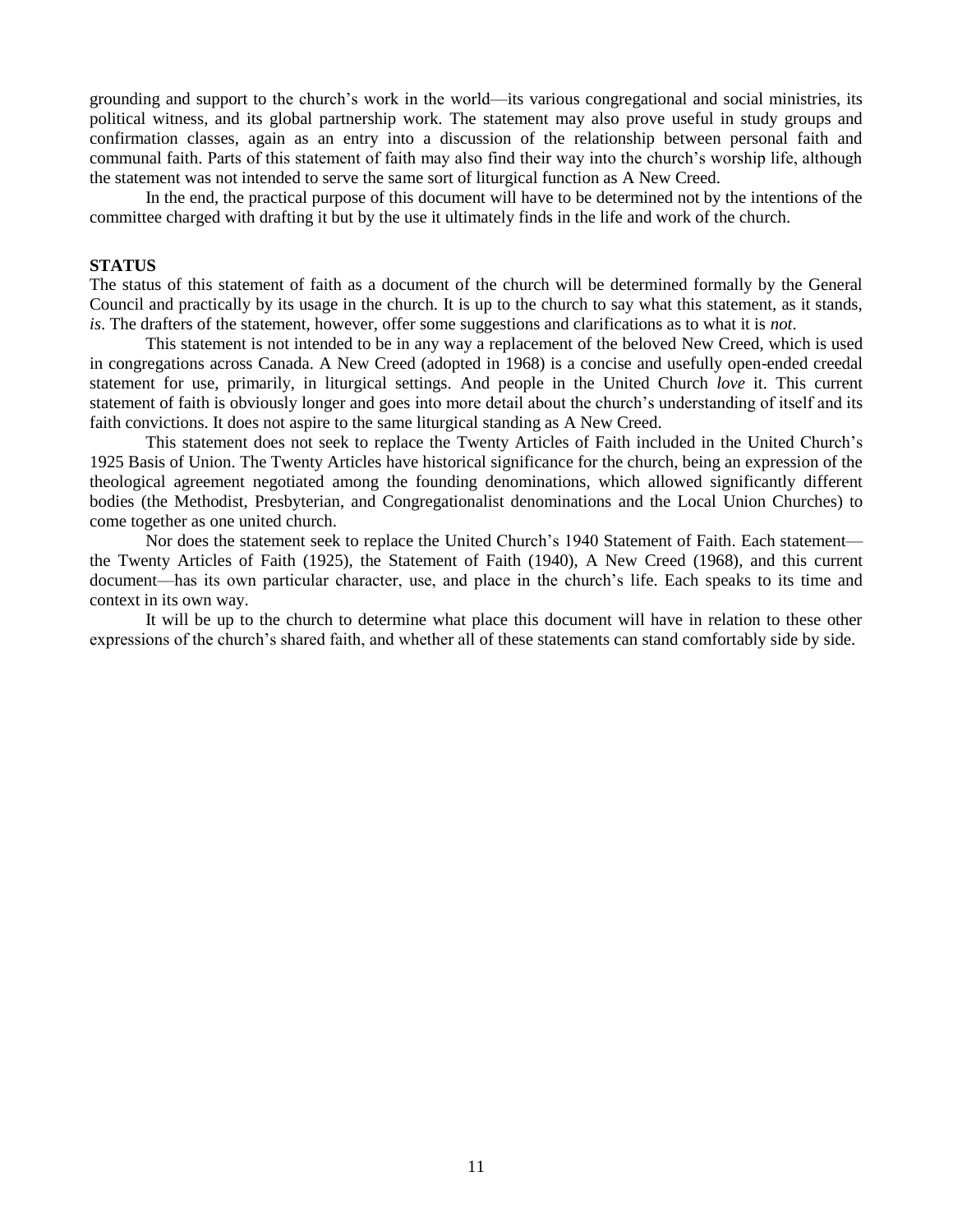# **APPENDIX B**

#### **On the Language and Form of the Statement of Faith**

#### **NAMING THE HOLY**

This statement of faith maintains the United Church's custom of using inclusive language. This is not simply a matter of sensitivity or "political correctness"; it is a matter of accuracy. The term "man" is no longer common usage when referring to all of humanity, and the generic pronoun "he" is likewise not reflective of both men and women. The use of exclusively male language and metaphors to refer to God distorts our understanding of a divine being who transcends the human categories of gender.

The statement employs and honours the traditional image of the Trinity (Father, Son, and Holy Spirit), but also offers other images, such as Mother, Friend, Comforter, Source of Life, Living Word, Bond of Love. Words are a significant means of understanding and relating to the Holy, and the statement of faith recognizes the adequacy of *all* images or metaphors that speak faithfully of "the One on whom our hearts rely." However, the first designation of God in the statement of faith, that of Holy Mystery, serves as a reminder that all subsequent attempts to name the Divine are simply that—*attempts* to describe a reality that is always greater than human language can encompass.

At times the use of inclusive language demands a certain amount of "verbal gymnastics" or awkwardness of phrasing, and perhaps this is not a bad thing. It reminds us that the object of worship is ultimately God and not our *images* of God.

#### **WE SING**

In its layout and language, the statement of faith has some of the look and feel of poetry. Its primary intentions, however, are not artistic; it has no aspirations of rivalling William Blake, Christina Rossetti, Leonard Cohen, or Jalal ad-Din Rumi. The drafters of the statement of faith intentionally opted for a form and a tone that would be more evocative than definitive. In response to the diversity in the church, the pluralism in society, and the "untameable" nature of the Holy, they sought an expression that would invite dialogue—a conversation-starter rather than a conversation-ender. The statement of faith, with its leanings toward the lyrical, seeks to be something of a love song, an offering up of those values, ideas, and truths that the United Church holds close to its heart. It is a song that is open to the possibility of other songs, in the hope that others might add their own counter-melodies, descants, and harmonies.

Of course, poetry is not everyone's preferred form. Some may find the layout and the language of the statement hard to read and will wish for a more simple, straightforward, and unambiguous statement of doctrine. Nevertheless, the drafters deem this form and language most appropriate for the statement of faith as a way of negotiating the varying perspectives to be accommodated and as a way of expressing truths that could not be stated in simple straightforward terms without distortion.

#### **TERMINOLOGY**

In many places the statement of faith avoids using certain stock phrases that have become conventional in the Christian tradition. This is done in an effort to make the statement more accessible to those not grounded in traditional Christian language. It is also done in the awareness that, given the theological diversity in the United Church, one group might view a certain term or phrase as a standard around which to rally, while another group might view the same term or phrase as a "red flag." The drafters of this statement encourage all members of the church, regardless of their place in the theological spectrum, to look beyond conventional phraseology to the shared meanings that underlie and give rise to the varied expressions of faith that find currency in the United Church.

In other places traditional theological terms and concepts, such as "sin," "repentance," "witness," and "grace," have been maintained because they offer a unique or challenging truth for our time and context. Occasionally the statement of faith offers an alternate interpretation of theological terms that

are part of common usage in our society but that the United Church understands and uses in its own particular way.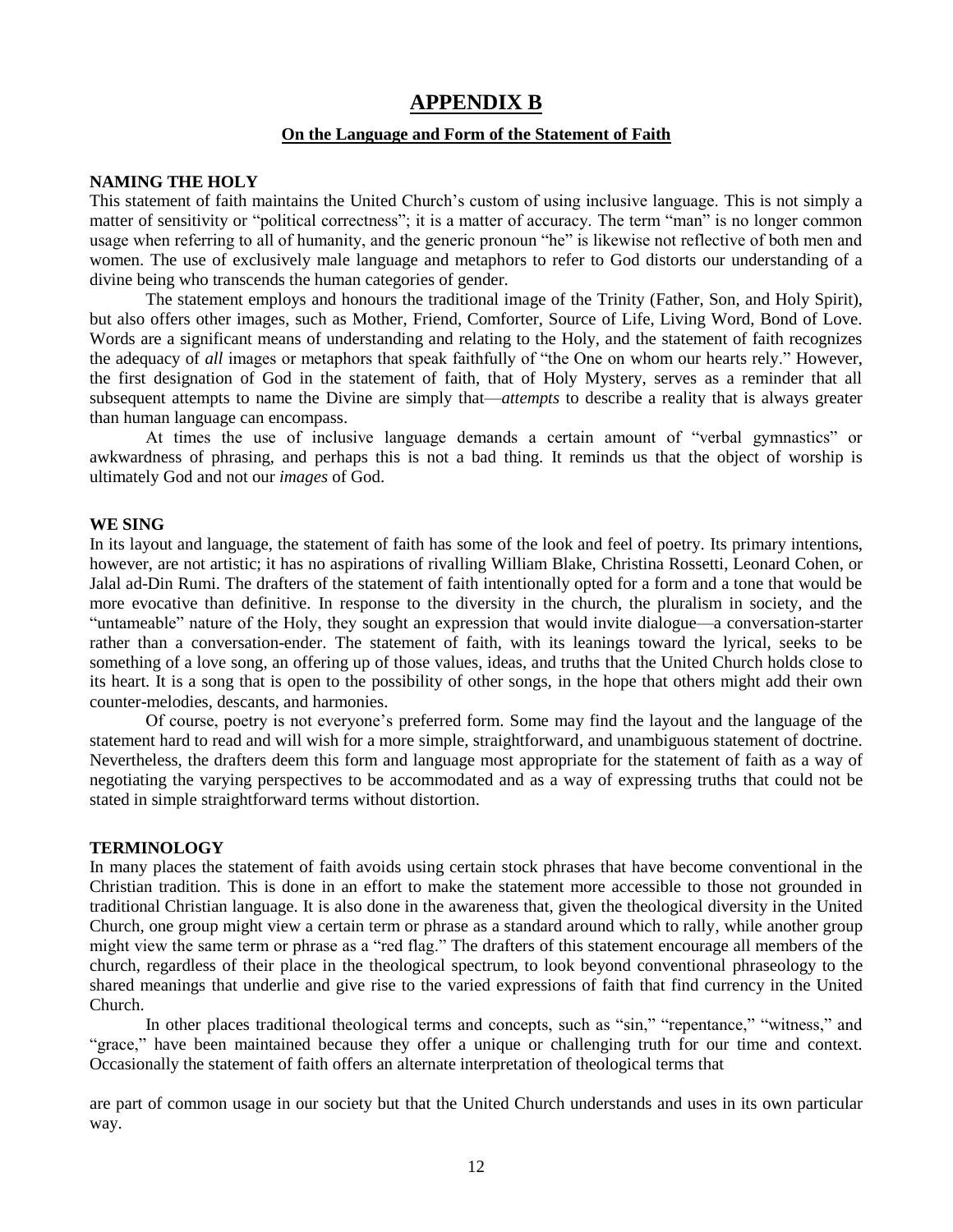In all its work, the drafters of the statement of faith have attempted to balance the need for widespread accessibility with the need for accuracy and the desire to encourage increased theological literacy, reflection, and conversation.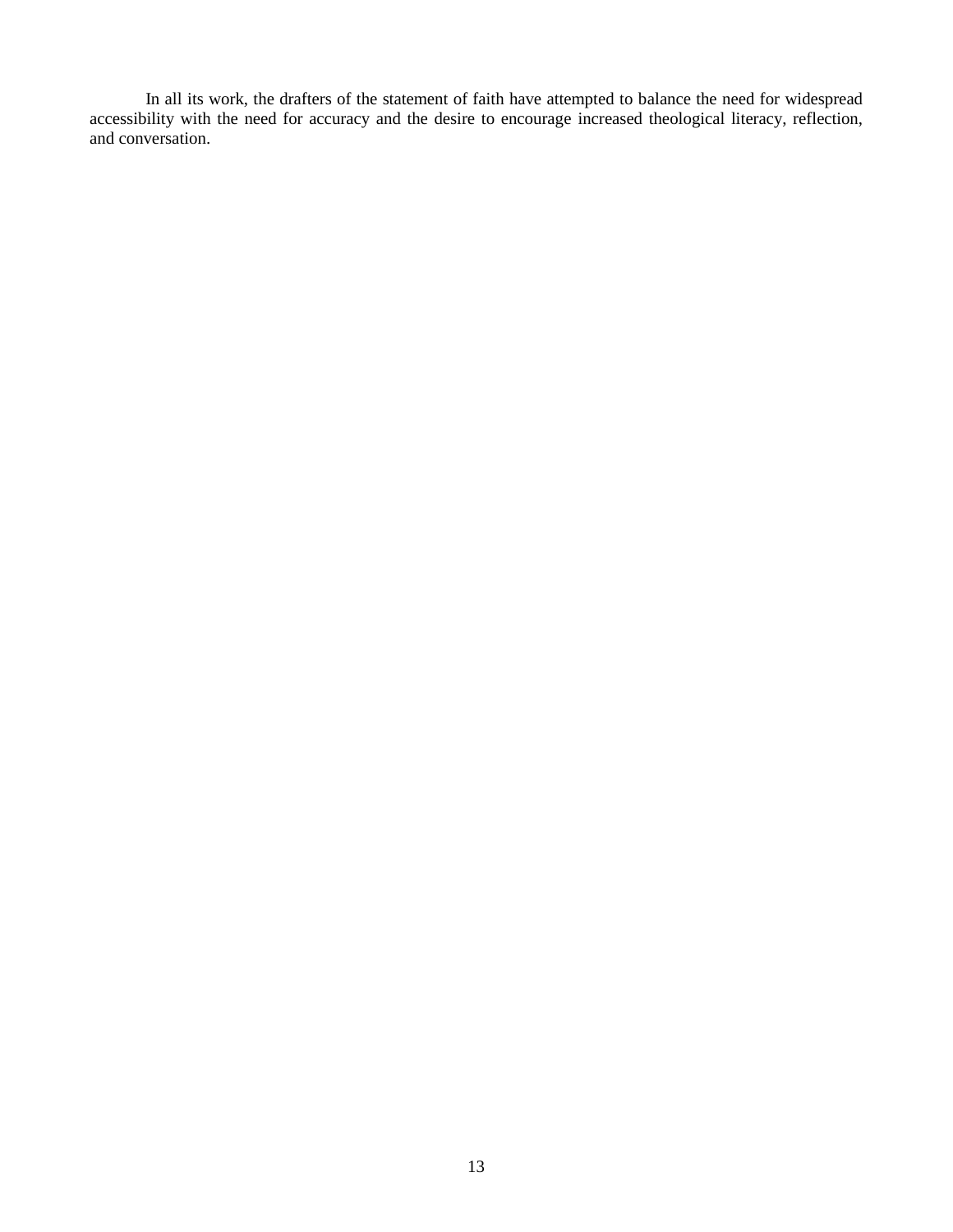# **APPENDIX C**

#### **On the Context of the Statement of Faith**

The Theology and Faith Committee was instructed by the United Church's General Council to draft a faith statement that would be "timely and contextual"—in other words, a statement that would arise from and speak to the here and now, the world in which we live. Certain aspects of the church's current social, political, and historical context stood out as significant as the drafters of the statement of faith went about their work. These contextual elements influenced both the content and the form of the statement.

#### **THE HUNGER FOR RELATIONSHIP**

Many of the traditional connections that once bound people to one another in Canadian society have eroded. Church membership, at least in mainline denominations, and political party affiliation have declined. Many people do not know their neighbours. We have technologies that allow instant communication across great distances but offer, at best, "virtual" community. Increasingly relationships are governed by convenience and utility. Yet there is a hunger for connection, and while some find themselves lost in alienation and estrangement, others lose themselves in blind, uncritical allegiance to whichever group, gang, cult, or movement offers the sensation of belonging.

The theme of "relationship" runs throughout the statement of faith. God's desire for relationship is cited as the source of creation and the nature of the Holy Trinity. The statement of faith holds up Jesus' challenging ethic of love as central to Christian faith. And it uses words such as "partnership," "solidarity," "community," and the quest for "right relationship" to talk about the gifts of the Spirit and tasks of the church.

#### **THE DE-CENTRED CHURCH**

The church in Canada and in much of Western society has been moved from the public to the private sphere. No longer able to act on assumptions of power and influence, the church finds itself situated on the *edges* rather than at the centre. No longer enjoying the political and cultural influence it once had, the church worries about how to make a difference in the larger society. It may even think back with nostalgia on the era of Christendom when it held a position of privilege. But, separated as it now is from the centre of power, the United Church has also become increasingly aware of its complicity with historic oppressions and abuses (for example, in its relationship with First Nations peoples). The shift to the margins produces worry but also provides the opportunity to embrace faithful solidarity with the marginalized and to situate our theology and world view away from the centre of power.

The statement of faith acknowledges that the church has "not always lived up to its vision" and challenges it "to live by grace rather than entitlement." It calls the church to a mission of solidarity, standing with the oppressed, offering resistance to "forces that exploit and marginalize." And it affirms that the Spirit is active not only in Christian community but also "in the world."

#### **THE QUESTION OF "TRUTH"**

The context in which this statement is written is one in which the modern notions of universal experience and overarching truth are crumbling. People struggle for some elusive "common ground," yearn for a "collective identity." Because no statement will provide such firm ground and no embrace of it will secure a sense of belonging, the question of a "uniting truth" opens before us in a new way. We are in a position to wrestle deeply with the theological conviction that in Christ we have been made one.

In a multicultural society, in a multifaith world, in a Christian community composed of varying theological perspectives, it is often difficult to know what "truth" means. Some in our world make exclusive claims to absolute truth and find in these claims authorization to do harm; others regard all truth as relative and consequently are complacent in the face of harm. Over the years the United Church has become increasingly able to embrace diversity while still affirming a sense of distinctive significance that unites us as a faith community. While believing that its faith is grounded in truth, the church strives to understand that its truth need not deny the truths of others.

The statement of faith begins by acknowledging God as "Mystery," which throws into question any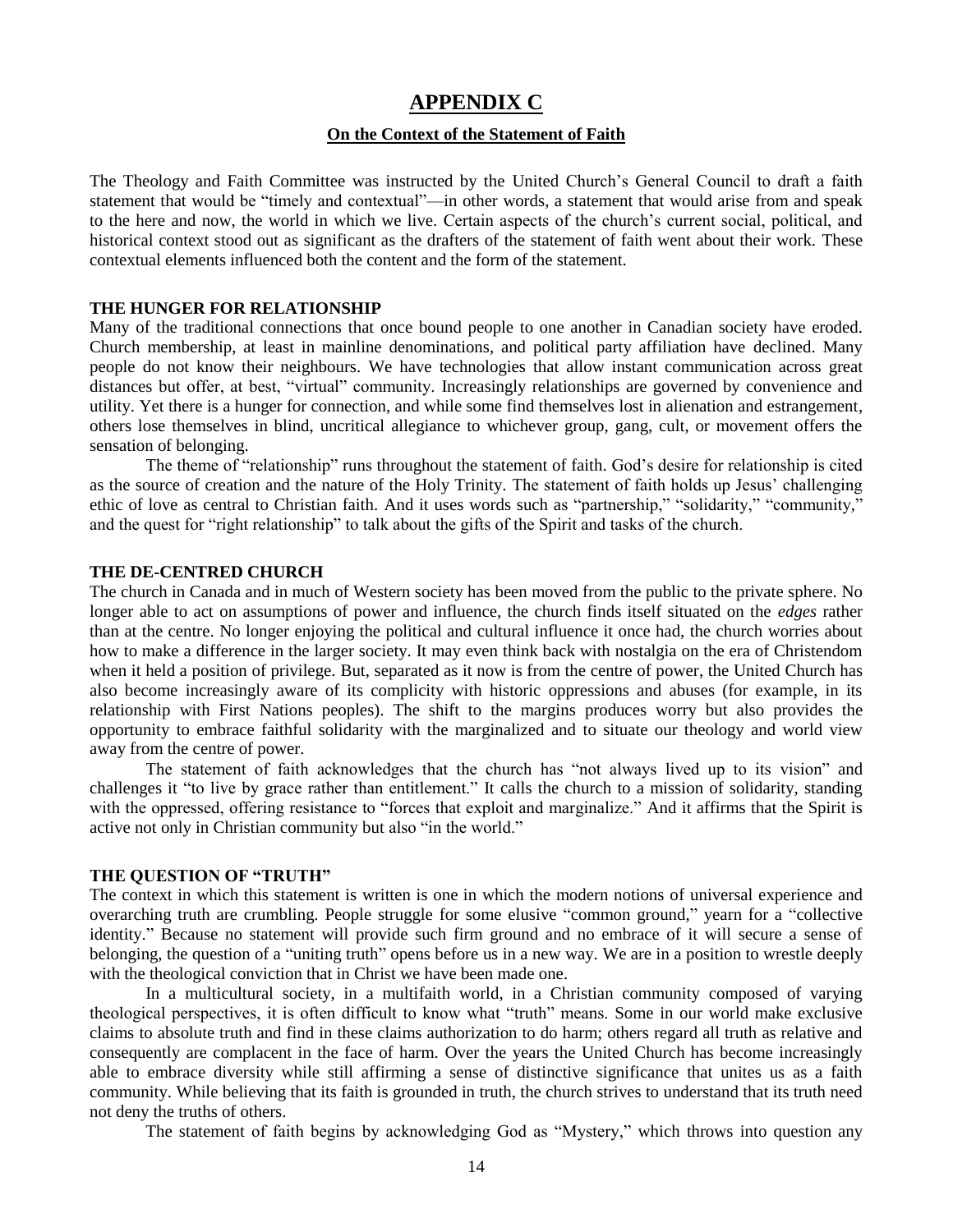human claims to absolute truth. Recognizing that the Spirit challenges us to celebrate the Holy "not only in what is familiar, but also in that which seems foreign," the church does well to respect "other ways that speak faithfully of the One on whom our hearts rely." (See also the section on terminology in Appendix B.)

#### **THE MARKET ECONOMY**

We live in a culture in which economics (commerce, commodities, consumption) governs what we count as important. The economic world view is so pervasive that we are barely aware of its impact on our relationships, values, identities, and understanding of church. Many find their spiritual hunger co-opted by the culture of consumption. The dominant mindset commodifies the world, reducing it to objects merely to be manipulated and controlled. Many find themselves feeling impoverished in a society of affluence, leaving them indifferent to real poverty. In a world increasingly dedicated to unrestrained competition, all social interactions, values, and goals are subordinated to economic growth and capital accumulation. In contrast to this economy of exploitation, the prophetic voice of faith offers a vision of an economy of promise based on the model of a household. In such an economy the inhabitants appreciate that they share a world that can become a home only if they are related by way of interdependence with one another and with their special environment.

The statement of faith speaks of "gifts shared" in contrast to the "concentration of wealth and power without regard for the needs of all." It speaks of creaturely inter-dependence in contrast to the "delusion of unchecked progress and limitless growth." It speaks of "right relationship" and "resistance to the forces that exploit and marginalize" in contrast to "complicity with empires and systems of domination."

#### **THE CLIMATE OF TERROR**

We live in a world of threats, both real and manufactured. Some fear for their identities, values, security, or ability to survive. There are different ways of responding to fear: Some attack the "other," whom they see as a threat; some build walls to keep the threats out; some divert precious resources to military buildup; some search for powerful alliances. At the same time, prophetic individuals and communities of faith risk dialogue and reconciliation, living with threat as a place where repentance and new vision are beckoned.

The statement of faith recognizes "all people as kin," calling on the church with a vision of "human dignity defended," and so to offer "fierce love in the face of violence" and to "work with God for the healing of the world, that all might have abundant life." The story of Jesus, crucified and risen, is a reminder that death does not have the last word and that violence, fear, war, and hatred cannot "overcome or undermine the love of God<sup>"</sup>

#### **OUR HOME, THE EARTH**

Society has become increasingly aware of the fragility of our natural environment and of the potential that human civilization has for upsetting the balance. The idea of the "sacred earth" and the "good creation," long a part of tribal and of religious tradition, has re-emerged as a challenge to the doctrine of conquest and exploitation that has often characterized our culture's relationship to the earth.

The statement of faith describes creation, in all its diversity, complexity, and interdependence, as a reflection of the divine Creator. It emphasizes the connection of all creatures, and identifies humans, not as lords and masters of the earth, but as "one strand in the web of life." It names the "mending of creation" as part of God's plan and the work of the church.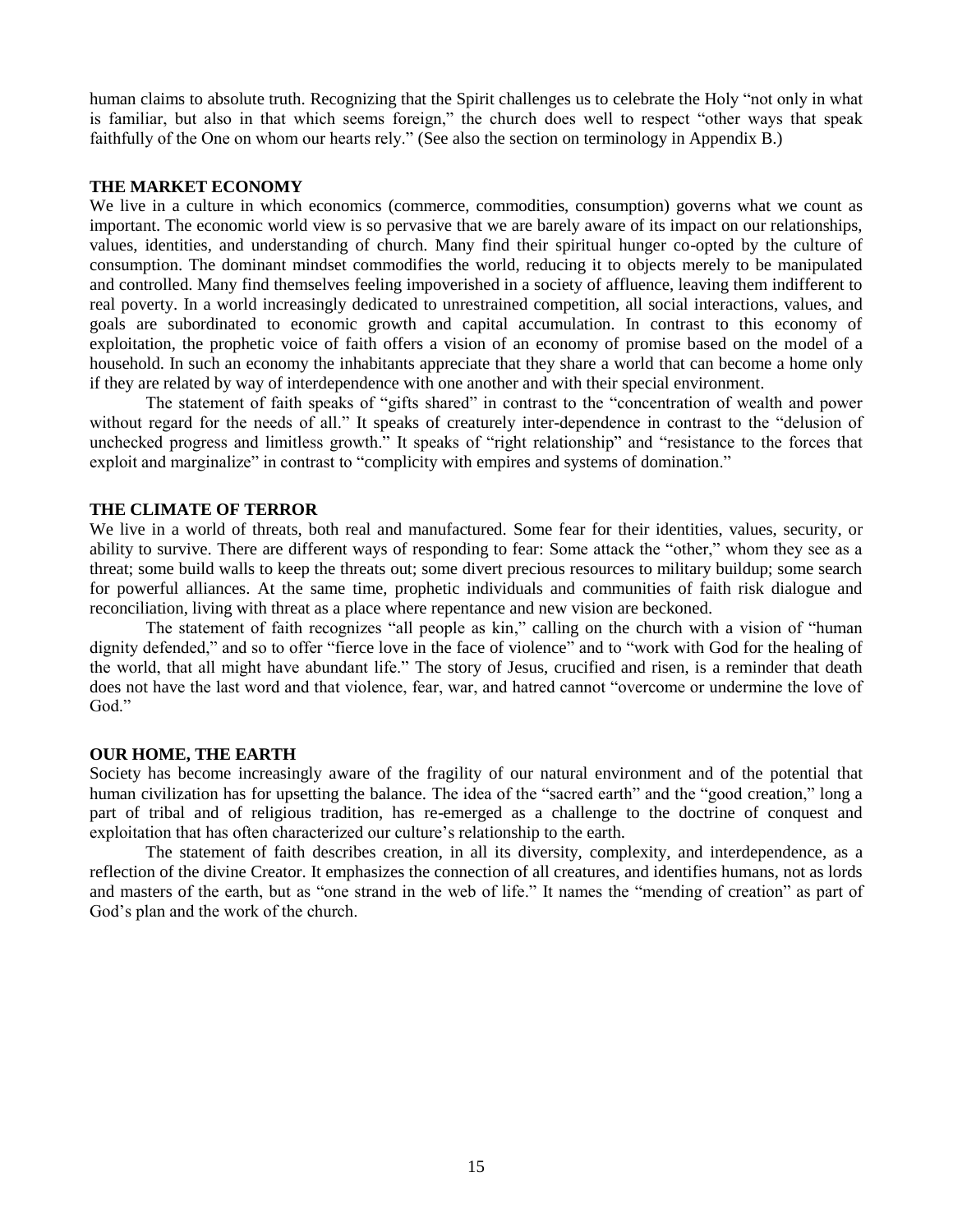# **APPENDIX D**

#### **On the Identity of the United Church**

#### **as Reflected in the Statement of Faith**

#### **WHO ARE "WE"?**

Much of the statement of faith is written in the first person plural, which naturally raises the question, Who is the "we" who is talking? Sometimes the "we" is a reference to the entire human race (e.g., "Nothing separates us from the love of God.") Occasionally it indicates the larger Christian community ("We find God made known in Jesus of Nazareth.") But for the most part the "we" of this statement of faith is we, The United Church of Canada.

Which raises another question: How does one know, let alone express, the faith of a collective body like the United Church? Who has the authority to say what the denomination as a whole believes, and what is the relationship between such a statement of belief and the faith expressions of the denomination's individual members?

In order for a statement of faith such as this one to be embraced by the members of the United Church, it must be experienced as in some way reflecting the church's distinctive spirit and values. Such a sense of the church's "spirit" is, of course, a subjective perception, based on one's personal experiences, relationships, and associations with the church. One person's sense of "who the church is" may be significantly different from another person's, which, as you can imagine, makes the creation of a statement expressing the church's communal and shared truths somewhat tricky, especially given the diversity of perspectives in the church.

As the drafters of the statement went about the work of composing a document that could accurately reflect The United Church of Canada and its living faith, certain working assumptions about the church's nature and identity came into play. Some of these assumptions could be expressed explicitly from the start; others became apparent only in the process of deciding the content of the statement and in the process of widespread consultation with the church at large.

#### **JUSTICE, INCLUSIVITY, AND SCRIPTURE**

Despite the diversity in The United Church of Canada, a few things could be generally agreed on as being significant elements of the United Church's collective identity, both from within the membership of the church and from those who observe the church externally. Appropriately, these elements are reflected in the statement of faith.

The United Church of Canada is a mainline Protestant Christian denomination, and as such it should not be surprising to find in this document an affirmation of the existence and activity of a compassionate God as well as an expression of the particular significance of the person of Jesus Christ to the faith community. The United Church belongs to the Christian tradition, and therefore shares much common ground with other Christian denominations.

Some qualities, however, make the United Church distinctive and are significant aspects of its selfidentification. One could safely describe the metaphorical "head, heart, and guts" of the United Church's sense of itself as, respectively: its approach to the interpretation of scripture, its affection for the concept of inclusivity, and its passion for social justice.

The origins of the United Church are closely linked to the Social Gospel movement of the early 20th century, and the church has always seen itself as an advocate for social justice in society and in the world. This can be seen reflected in the statement of faith's vision of God's reign as "a commonwealth not of domination but of peace, justice, and reconciliation"; in its naming as sinful those "systemic forms of injustice, violence, and hatred" that threaten human community and the integrity of creation; and in its call to the church to "stand with the oppressed," offering "resistance to the forces that exploit and marginalize." Over the years the church's stated commitment to justice has led it to reinterpret its understanding of "mission," moving from models of charity and conversion toward a model of mutuality, "grounded in partnership and solidarity."

The United Church sees itself as an "inclusive" church, aspiring to a practice of honouring and acknowledging the value of all people regardless of gender, race, sexual orientation, age, physical ability, economic class, and so on. This desire for inclusiveness plays out differently in different parts of the church but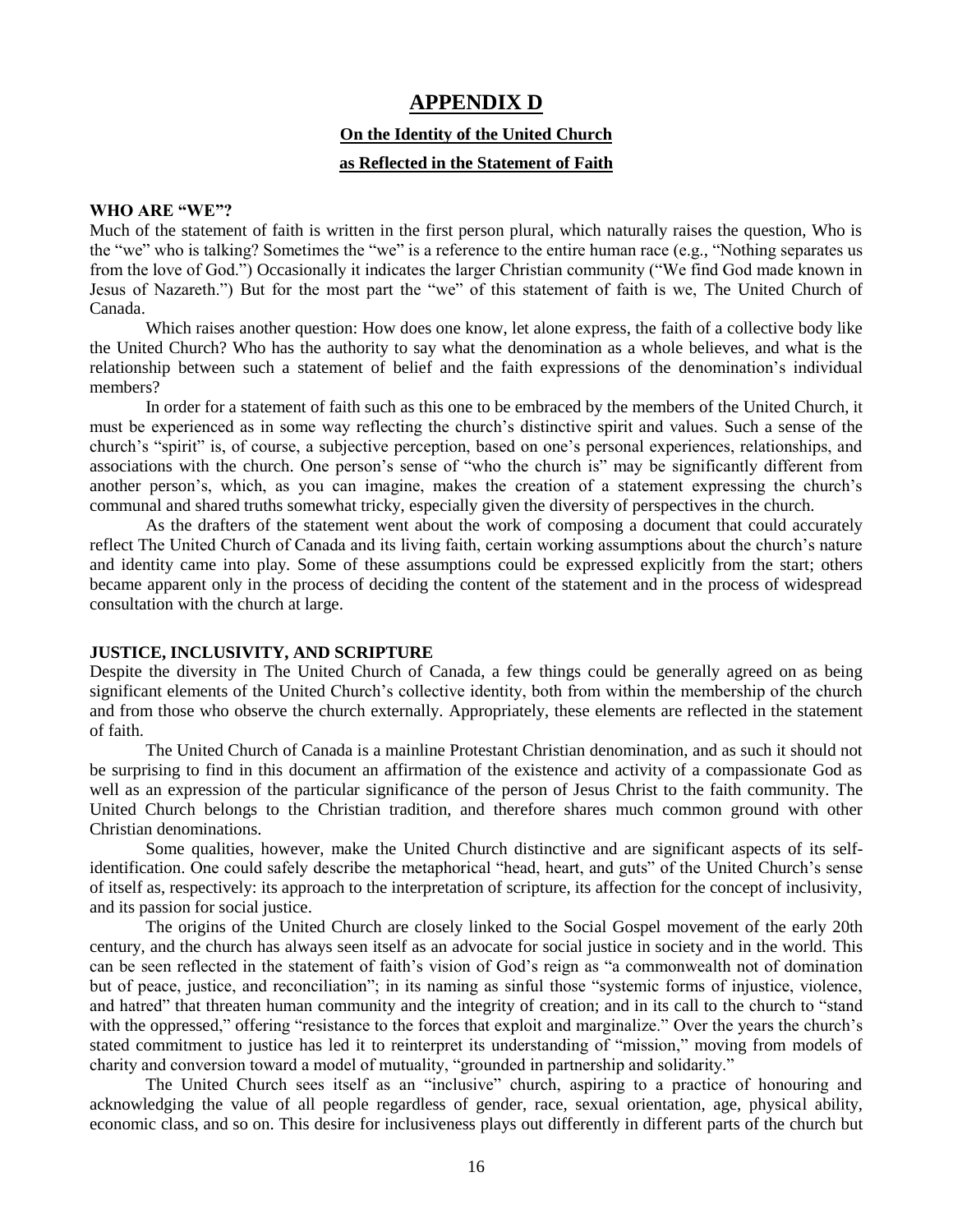is nonetheless a significant part of the church's self-image. The statement of faith reflects this value in its recognition of all people as family and its naming of diversity as a blessing; in its honouring of Jesus as one who crossed barriers of race, class, culture, and gender; and in its criticism of biblical interpretations that make scripture into a "tool of oppression, exclusion, or hatred." The value of inclusiveness can also be seen throughout in the statement's use of inclusive language. (See the section on terminology in Appendix B.)

The United Church, in its use of scripture, exhibits an approach that seeks to take the Bible seriously, but not literally. Biblical study and interpretation in the United Church often take into consideration scripture's historical context, its literary value and function, the diversity of voices and perspectives being represented, and the voices *not* being represented. The statement of faith recognizes scripture as testaments of "human experiences and cultural assumptions," but also as a source of revelation, a "faithful witness," and "our song for the journey."

#### **TENSIONS**

While certain attributes are commonly acknowledged as aspects of the United Church's collective identity, the process of drafting the statement of faith (and the accompanying process of consultation) has revealed that other elements of its collective identity remain unresolved. This should not be too surprising; no living group or institution has all of its issues settled. Some of the United Church's unresolved issues are a result of change and growth, the transition from the old to the new. Others come from differences in perspective. The resulting tensions are sometimes creative and dynamic, sometimes divisive and anxiety-producing. The analytical reader may discern hints of some of these unresolved (and possibly unresolvable) tensions reflected in the statement of faith.

*Diversity and Unity*—The United Church's affirmation of inclusiveness creates certain problems in establishing a sense of unified identity for the church. The church is increasingly skilled at accommodating a wide spectrum of theological perspectives, liturgical practices, political opinions, cultural values, and social practices, as well as a variety of ethnic backgrounds, regional associations, sexual orientations, and so on. However, there remains a longing for unity, for that which binds the disparate together. But to name what that "common thread" might be always runs the risk of excluding, of creating division, of establishing boundaries. The church's aversion to "us" and "them" distinctions for fear of excluding anyone makes attempts to establish who exactly "we" are difficult, so the church's dream of being a "united *and* uniting" church remains in tension. The statement of faith will likely not resolve this tension, but it does seek to engage it.

*Progressiveness and Tradition*—The United Church is considered by many, inside and out, to be a "progressive" denomination. It is a church that engages its culture, adapts to its context, and, to a large extent, embraces the intellectual tools of modernity (and post-modernity, and whatever it is that comes after postmodernity). At the same time it strives to stay rooted in the Christian tradition. Sometimes those members of the church who ally themselves with what they see as orthodox values and those who champion an ideal of progressiveness seem to be pulling the church in opposite directions. The statement of faith attempts to negotiate this tension creatively and faithfully.

*Global Perspective and Eurocentric World View*—The United Church, through its evolving understanding of mission and its sense of inclusiveness, has sought to be intentionally attuned to a variety of voices hitherto unacknowledged: voices coming from women, from people living in poverty, from ethnic minorities, and from brothers and sisters in the global community, especially those in the so-called "Third World." At the same time, the majority of United Church membership continues to be predominantly white, middle-class, of European descent, and, obviously, North American. While the church moves toward a greater awareness of its global solidarity, it would be dishonest to pretend that its values and perspectives are not influenced by its social location as a historically white, middle-class, Euro-Canadian church. The content of the statement has benefits from many voices, but there are always more voices to be heard.

*Individual Freedom and Institutional Authority*—The United Church has a long tradition of honouring spiritual freedom. The very existence of this statement of faith raises questions about the relationship between the individual church member (and his or her faith) and the institution (and its expression of collective faith). (See Appendix A on purpose and status.) In a consumer society, in which relationships are increasingly defined by